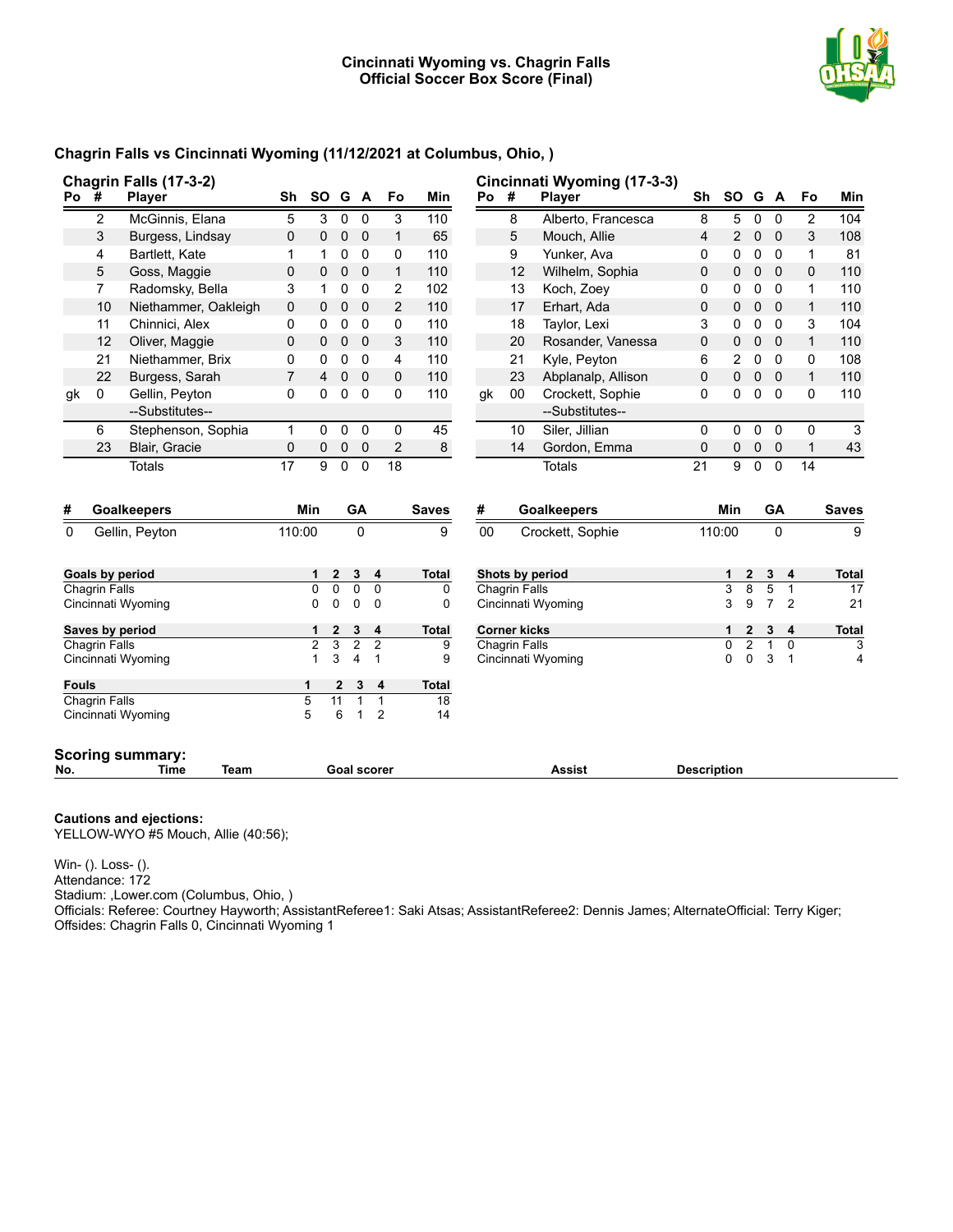### **Cincinnati Wyoming vs. Chagrin Falls Play-by-Play Summary (Period 1)**



## **Chagrin Falls vs Cincinnati Wyoming (11/12/2021 at Columbus, Ohio, )**

| Time           | Play                                                                                                                                              |
|----------------|---------------------------------------------------------------------------------------------------------------------------------------------------|
| 00:00          | Gellin, Peyton at goalie for Chagrin Falls.                                                                                                       |
| 00:00          | Crockett, Sophie at goalie for Cincinnati Wyoming.                                                                                                |
| 0:11           | Goal kick by Chagrin Falls Gellin, Peyton.                                                                                                        |
| 0:30           | Throw in by Cincinnati Wyoming [0:30].                                                                                                            |
| 0:54           | Goal kick by Chagrin Falls Gellin, Peyton.                                                                                                        |
| 1:17           | Throw in by Chagrin Falls [1:17].                                                                                                                 |
| 1:35           | Throw in by Cincinnati Wyoming [1:35].                                                                                                            |
| 1:48           | Throw in by Chagrin Falls [1:48].                                                                                                                 |
| 1:58           | Throw in by Cincinnati Wyoming [1:58].                                                                                                            |
| 2:10           | Foul on Cincinnati Wyoming Alberto, Francesca; free kick awarded to Chagrin Falls Bartlett, Kate.                                                 |
| 3:18           | Throw in by Chagrin Falls [3:18].                                                                                                                 |
| 3:41           | Shot by Chagrin Falls Burgess, Sarah, off target.                                                                                                 |
| 3:52<br>4:16   | Goal kick by Cincinnati Wyoming Crockett, Sophie.<br>Foul on Cincinnati Wyoming Mouch, Allie; free kick awarded to Chagrin Falls McGinnis, Elana. |
| 7:16           | Throw in by Chagrin Falls [7:16].                                                                                                                 |
| 7:48           | Foul on Chagrin Falls Niethammer, Oakleigh; free kick awarded to Cincinnati Wyoming Mouch, Allie.                                                 |
| 8:25           | Throw in by Chagrin Falls [8:25].                                                                                                                 |
| 8:34           | Throw in by Chagrin Falls [8:34].                                                                                                                 |
| 8:46           | Throw in by Chagrin Falls [8:46].                                                                                                                 |
| 9:09           | Throw in by Chagrin Falls [9:09].                                                                                                                 |
| 10:25          | Goal kick by Cincinnati Wyoming Crockett, Sophie.                                                                                                 |
| 12:49          | Throw in by Cincinnati Wyoming [12:49].                                                                                                           |
| 13:17          | Foul on Cincinnati Wyoming Taylor, Lexi; free kick awarded to Chagrin Falls Oliver, Maggie.                                                       |
| 14:14          | Throw in by Cincinnati Wyoming [14:14].                                                                                                           |
| 14:45          | Shot by Cincinnati Wyoming Taylor, Lexi, off target.                                                                                              |
| 14:53          | Goal kick by Chagrin Falls Gellin, Peyton.                                                                                                        |
| 15:20          | Goal kick by Chagrin Falls Gellin, Peyton.                                                                                                        |
| 16:43          | Throw in by Cincinnati Wyoming [16:43].                                                                                                           |
| 17:06          | Shot by Cincinnati Wyoming Alberto, Francesca, bottom center of net, save by Gellin, Peyton.                                                      |
| 17:46          | Throw in by Chagrin Falls [17:46].                                                                                                                |
| 18:33          | Shot by Chagrin Falls McGinnis, Elana, bottom center of net, save by Crockett, Sophie.                                                            |
| 19:13          | Foul on Cincinnati Wyoming Mouch, Allie; free kick awarded to Chagrin Falls Radomsky, Bella.                                                      |
| 19:40          | Goal kick by Cincinnati Wyoming Crockett, Sophie.                                                                                                 |
| 20:11<br>21:12 | Throw in by Cincinnati Wyoming [20:11].<br>Throw in by Chagrin Falls [21:12].                                                                     |
| 22:50          | Shot by Chagrin Falls Burgess, Sarah, off target.                                                                                                 |
| 23:56          | Throw in by Cincinnati Wyoming [23:56].                                                                                                           |
| 24:18          | Cincinnati Wyoming substitution: Gordon, Emma for Taylor, Lexi.                                                                                   |
| 24:18          | Chagrin Falls substitution: Stephenson, Sophia for Burgess, Lindsay.                                                                              |
| 24:29          | Throw in by Cincinnati Wyoming [24:29].                                                                                                           |
| 24:55          | Throw in by Chagrin Falls [24:55].                                                                                                                |
| 25:27          | Throw in by Chagrin Falls [25:27].                                                                                                                |
| 25:34          | Throw in by Chagrin Falls [25:34].                                                                                                                |
| 25:45          | Throw in by Cincinnati Wyoming [25:45].                                                                                                           |
| 26:16          | Foul on Chagrin Falls Oliver,Maggie; free kick awarded to Cincinnati Wyoming Gordon,Emma.                                                         |
| 26:43          | Goal kick by Chagrin Falls Gellin, Peyton.                                                                                                        |
| 27:24          | Foul on Cincinnati Wyoming Abplanalp, Allison; free kick awarded to Chagrin Falls Chinnici, Alex.                                                 |
| 29:18          | Throw in by Chagrin Falls [29:18].                                                                                                                |
| 29:57          | Throw in by Cincinnati Wyoming [29:57].                                                                                                           |
| 30:16          | Cincinnati Wyoming substitution: Taylor, Lexi for Gordon, Emma.                                                                                   |
| 30:26<br>30:50 | Goal kick by Chagrin Falls Gellin, Peyton.                                                                                                        |
|                | Throw in by Chagrin Falls [30:50].                                                                                                                |
| 31:14<br>32:04 | Foul on Chagrin Falls Radomsky, Bella; free kick awarded to Cincinnati Wyoming Yunker, Ava.<br>Throw in by Chagrin Falls [32:04].                 |
| 32:17          | Chagrin Falls substitution: Blair, Gracie for Radomsky, Bella.                                                                                    |
| 32:38          | Foul on Chagrin Falls Blair, Gracie; free kick awarded to Cincinnati Wyoming Alberto, Francesca.                                                  |
| 32:50          | Throw in by Chagrin Falls [32:50].                                                                                                                |
| 33:46          | Throw in by Chagrin Falls [33:46].                                                                                                                |
| 33:55          | Chagrin Falls substitution: Burgess, Lindsay for Stephenson, Sophia.                                                                              |
| 34:19          | Throw in by Chagrin Falls [34:19].                                                                                                                |
| 35:01          | Foul on Chagrin Falls Blair, Gracie; free kick awarded to Cincinnati Wyoming Mouch, Allie.                                                        |
| 35:33          | Shot by Cincinnati Wyoming Mouch, Allie, bottom left of net, save by Gellin, Peyton.                                                              |
| 35:51          | Throw in by Chagrin Falls [35:51].                                                                                                                |
| 37:23          | Throw in by Chagrin Falls [37:23].                                                                                                                |
| 38:04          | Throw in by Chagrin Falls [38:04].                                                                                                                |

38:18 Throw in by Cincinnati Wyoming [38:18]. 38:26 Throw in by Cincinnati Wyoming [38:26].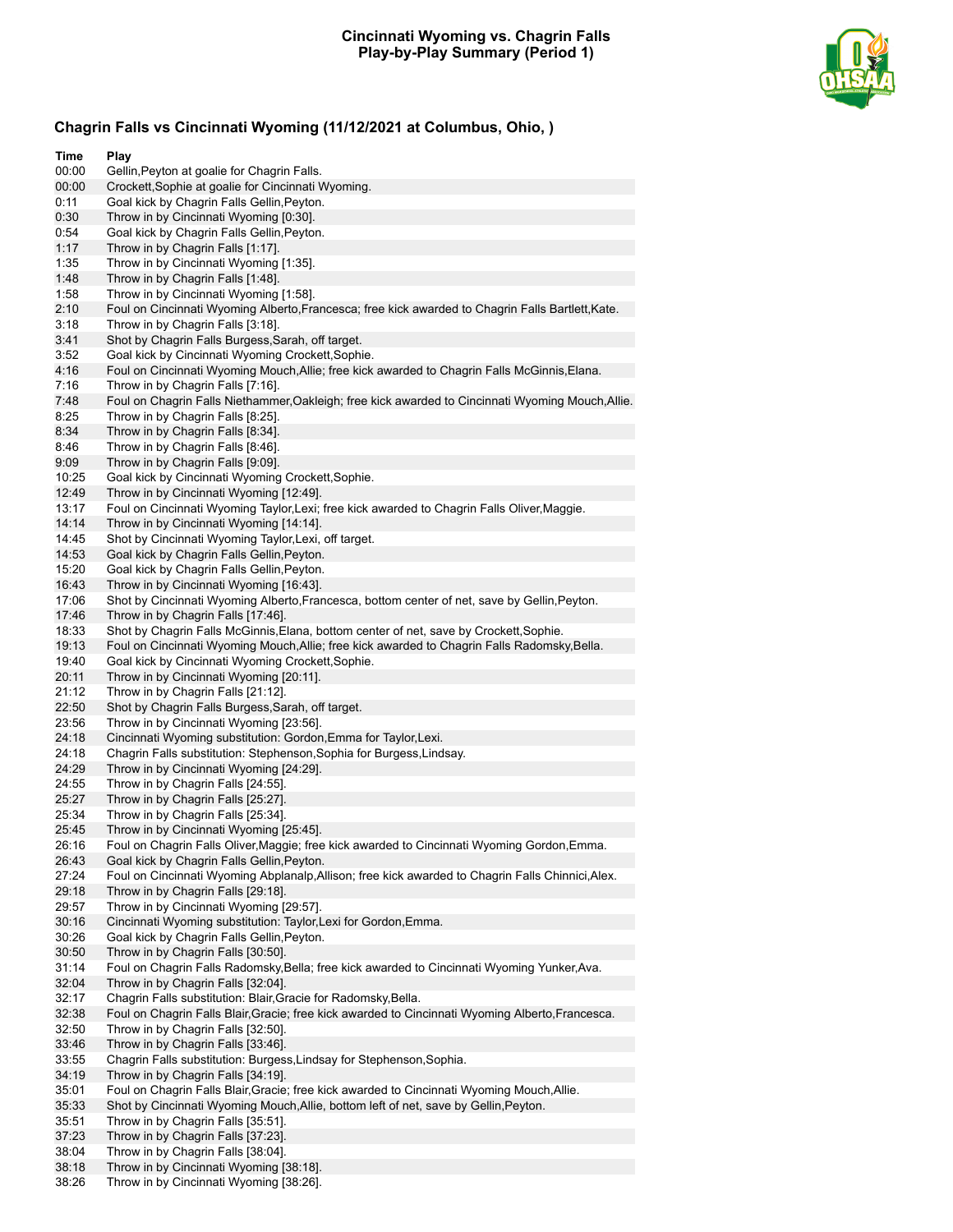#### **Time Play**

39:24 Throw in by Chagrin Falls [39:24].

40:00 End of period [40:00].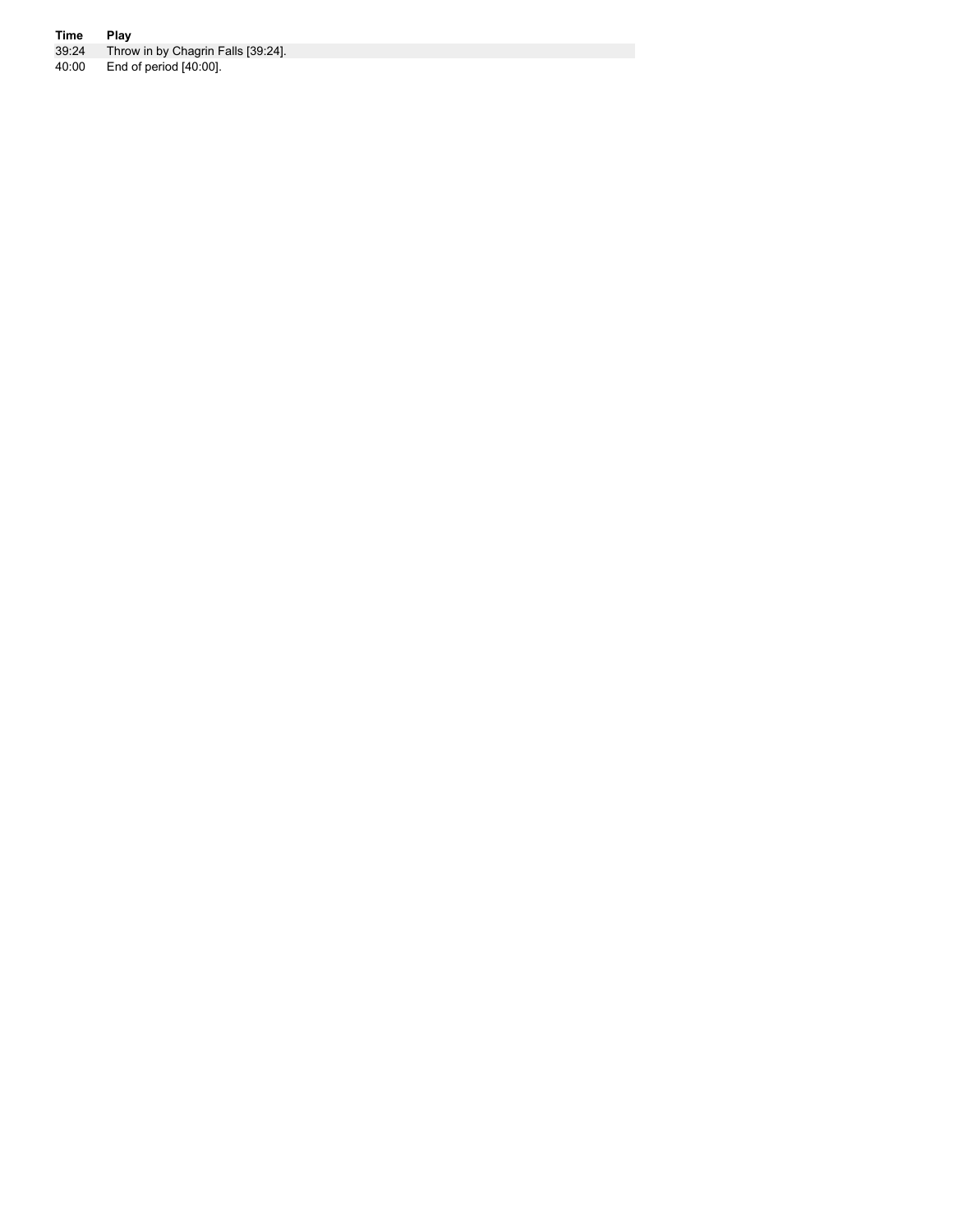### **Cincinnati Wyoming vs. Chagrin Falls Play-by-Play Summary (Period 2)**



# **Chagrin Falls vs Cincinnati Wyoming (11/12/2021 at Columbus, Ohio, )**

| Time           | Play                                                                                                                                                                                             |
|----------------|--------------------------------------------------------------------------------------------------------------------------------------------------------------------------------------------------|
| 40:00          | Chagrin Falls substitution: Radomsky, Bella for Blair, Gracie.                                                                                                                                   |
| 40:00<br>40:00 | Start of 2nd period [40:00].<br><b>FOR Chagrin Falls:</b>                                                                                                                                        |
|                | McGinnis, Elana, Burgess, Lindsay, Bartlett, Kate, Goss, Maggie, Radomsky, Bella, Niethammer, Oakleigh, Chinnici, Alex, Oliver, Maggie, Gellin, Peyton<br>(GK), Niethammer, Brix, Burgess, Sarah |
| 40:00          | FOR Cincinnati Wyoming: Crockett, Sophie<br>(GK),Alberto,Francesca,Mouch,Allie,Yunker,Ava,Wilhelm,Sophia,Koch,Zoey,Erhart,Ada,Taylor,Lexi,Rosander,Vanessa,Kyle,Peyton,Abplanalp,Allison         |
| 40:34          | Foul on Chagrin Falls Radomsky, Bella; free kick awarded to Cincinnati Wyoming Alberto, Francesca.                                                                                               |
| 40:56          | Yellow card on Cincinnati Wyoming Mouch, Allie (Unsporting).                                                                                                                                     |
| 40:56          | Cincinnati Wyoming substitution: Gordon, Emma for Mouch, Allie.                                                                                                                                  |
| 40:56          | Goal kick by Chagrin Falls Gellin, Peyton.                                                                                                                                                       |
| 41:48<br>42:04 | Throw in by Chagrin Falls [41:48].<br>Throw in by Chagrin Falls [42:04].                                                                                                                         |
| 42:26          | Throw in by Cincinnati Wyoming [42:26].                                                                                                                                                          |
| 42:35          | Cincinnati Wyoming substitution: Mouch, Allie for Gordon, Emma.                                                                                                                                  |
| 42:54          | Throw in by Chagrin Falls [42:54].                                                                                                                                                               |
| 43:22          | Throw in by Chagrin Falls [43:22].                                                                                                                                                               |
| 43:34          | Foul on Chagrin Falls Niethammer, Brix; free kick awarded to Cincinnati Wyoming Yunker, Ava.                                                                                                     |
| 43:55          | Shot by Cincinnati Wyoming Alberto, Francesca, bottom center of net, save by Gellin, Peyton.                                                                                                     |
| 44:16          | Throw in by Chagrin Falls [44:16].                                                                                                                                                               |
| 45:20          | Goal kick by Chagrin Falls Gellin, Peyton.                                                                                                                                                       |
| 46:00          | Shot by Cincinnati Wyoming Taylor, Lexi, off target.                                                                                                                                             |
| 46:07          | Goal kick by Chagrin Falls Gellin, Peyton.                                                                                                                                                       |
| 46:53<br>47:20 | Foul on Chagrin Falls McGinnis, Elana; free kick awarded to Cincinnati Wyoming Wilhelm, Sophia.<br>Shot by Cincinnati Wyoming Mouch, Allie, blocked.                                             |
| 48:04          | Shot by Cincinnati Wyoming Taylor, Lexi, off target.                                                                                                                                             |
| 48:11          | Goal kick by Chagrin Falls Gellin, Peyton.                                                                                                                                                       |
| 48:44          | Goal kick by Chagrin Falls Gellin, Peyton.                                                                                                                                                       |
| 49:03          | Handball against Cincinnati Wyoming; free kick awarded.                                                                                                                                          |
| 49:39          | Throw in by Cincinnati Wyoming [49:39].                                                                                                                                                          |
| 49:52          | Throw in by Cincinnati Wyoming [49:52].                                                                                                                                                          |
| 50:10          | Goal kick by Chagrin Falls Gellin, Peyton.                                                                                                                                                       |
| 50:20<br>50:39 | Chagrin Falls substitution: Stephenson, Sophia for Burgess, Lindsay.                                                                                                                             |
| 51:57          | Foul on Chagrin Falls Goss, Maggie; free kick awarded to Cincinnati Wyoming Mouch, Allie.<br>Shot by Chagrin Falls Burgess, Sarah, bottom right of net, save by Crockett, Sophie.                |
| 52:11          | Throw in by Chagrin Falls [52:11].                                                                                                                                                               |
| 53:03          | Throw in by Chagrin Falls [53:03].                                                                                                                                                               |
| 53:19          | Throw in by Chagrin Falls [53:19].                                                                                                                                                               |
| 53:32          | Throw in by Chagrin Falls [53:32].                                                                                                                                                               |
| 53:47          | Foul on Cincinnati Wyoming Yunker, Ava; free kick awarded to Chagrin Falls Niethammer, Brix.                                                                                                     |
| 55:21          | Foul on Cincinnati Wyoming Mouch, Allie; free kick awarded to Chagrin Falls Oliver, Maggie.                                                                                                      |
| 56:13          | Foul on Chagrin Falls Niethammer, Oakleigh; free kick awarded to Cincinnati Wyoming Taylor, Lexi.                                                                                                |
| 56:46<br>56:55 | Throw in by Chagrin Falls [56:46].<br>Throw in by Chagrin Falls [56:55].                                                                                                                         |
| 57:27          | Shot by Cincinnati Wyoming Alberto, Francesca, off target.                                                                                                                                       |
| 57:47          | Throw in by Chagrin Falls [57:47].                                                                                                                                                               |
| 58:02          | Corner kick by Chagrin Falls [58:02].                                                                                                                                                            |
| 58:20          | Cincinnati Wyoming substitution: Siler, Jillian for Kyle, Peyton.                                                                                                                                |
| 58:37          | Foul on Chagrin Falls Niethammer, Brix; free kick awarded to Cincinnati Wyoming Siler, Jillian.                                                                                                  |
| 59:17          | Foul on Cincinnati Wyoming Taylor, Lexi; free kick awarded to Chagrin Falls Niethammer, Oakleigh.                                                                                                |
| 60:11          | Foul on Chagrin Falls McGinnis, Elana; free kick awarded to Cincinnati Wyoming Rosander, Vanessa.                                                                                                |
| 60:50          | Cincinnati Wyoming substitution: Gordon, Emma for Alberto, Francesca.                                                                                                                            |
| 60:50<br>60:55 | Cincinnati Wyoming substitution: Kyle, Peyton for Siler, Jillian.<br>Foul on Chagrin Falls Oliver, Maggie; free kick awarded to Cincinnati Wyoming Mouch, Allie.                                 |
| 61:28          | Goal kick by Chagrin Falls Gellin, Peyton.                                                                                                                                                       |
| 61:36          | Chagrin Falls substitution: Burgess, Lindsay for Stephenson, Sophia.                                                                                                                             |
| 61:55          | Throw in by Chagrin Falls [61:55].                                                                                                                                                               |
| 62:10          | Shot by Chagrin Falls McGinnis, Elana, off target.                                                                                                                                               |
| 62:19          | Goal kick by Cincinnati Wyoming Crockett, Sophie.                                                                                                                                                |
| 62:27          | Throw in by Chagrin Falls [62:27].                                                                                                                                                               |
| 62:42          | Foul on Cincinnati Wyoming Koch, Zoey; free kick awarded to Chagrin Falls Chinnici, Alex.                                                                                                        |
| 63:25<br>63:51 | Shot by Chagrin Falls Bartlett, Kate, bottom right of net, save by Crockett, Sophie.<br>Throw in by Cincinnati Wyoming [63:51].                                                                  |
| 64:03          | Throw in by Cincinnati Wyoming [64:03].                                                                                                                                                          |
| 64:14          | Goal kick by Chagrin Falls Gellin, Peyton.                                                                                                                                                       |
| 64:41          | Throw in by Cincinnati Wyoming [64:41].                                                                                                                                                          |
| 64:52          | Throw in by Chagrin Falls [64:52].                                                                                                                                                               |
| 65:09          | Throw in by Cincinnati Wyoming [65:09].                                                                                                                                                          |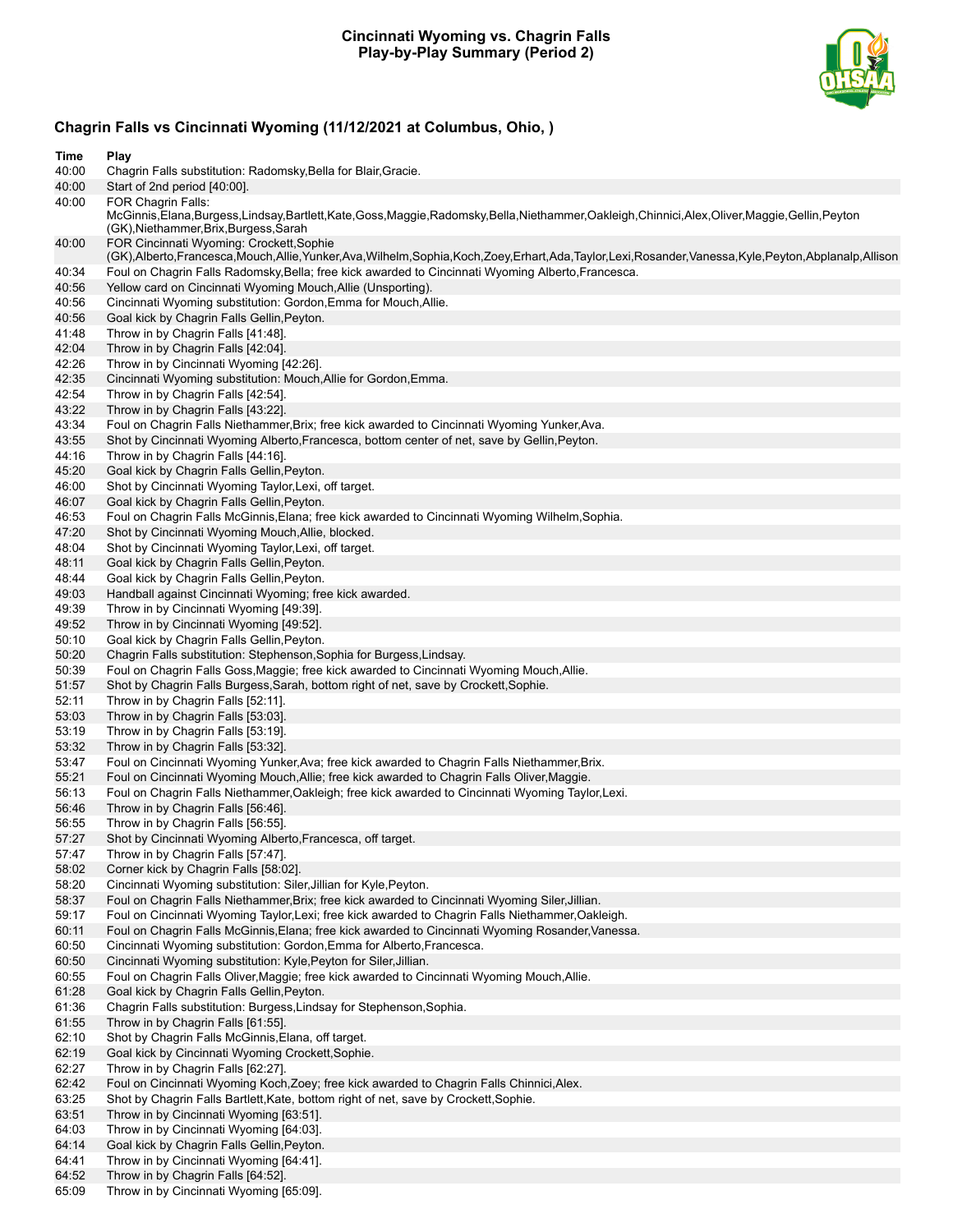- **Time Play** Foul on Chagrin Falls McGinnis, Elana; free kick awarded to Cincinnati Wyoming Wilhelm, Sophia.
- 66:43 Throw in by Cincinnati Wyoming [66:43].
- 66:55 Cincinnati Wyoming substitution: Alberto,Francesca for Yunker,Ava.
- 67:18 Foul on Cincinnati Wyoming Taylor,Lexi; free kick awarded to Chagrin Falls Burgess,Lindsay.
- 68:06 Corner kick by Chagrin Falls [68:06].
- 68:48 Shot by Chagrin Falls Radomsky,Bella, off target.
- 68:56 Goal kick by Cincinnati Wyoming Crockett,Sophie.
- 69:11 Throw in by Cincinnati Wyoming [69:11].
- 69:39 Foul on Chagrin Falls Oliver,Maggie; free kick awarded to Cincinnati Wyoming Mouch,Allie.
- 70:21 Shot by Cincinnati Wyoming Kyle,Peyton, off target.
- 70:39 Throw in by Cincinnati Wyoming [70:39].
- 70:52 Throw in by Chagrin Falls [70:52].
- 71:05 Throw in by Cincinnati Wyoming [71:05].
- 71:19 Throw in by Cincinnati Wyoming [71:19].
- 71:38 Throw in by Chagrin Falls [71:38].<br>72:04 Throw in by Cincinnati Wyoming [1]
- Throw in by Cincinnati Wyoming [72:04].
- 72:52 Throw in by Chagrin Falls [72:52].
- 72:58 Throw in by Chagrin Falls [72:58].
- 73:21 Throw in by Chagrin Falls [73:21].
- 73:31 Throw in by Chagrin Falls [73:31].
- 74:28 Throw in by Chagrin Falls [74:28].
- 74:43 Foul on Cincinnati Wyoming Alberto,Francesca; free kick awarded to Chagrin Falls Niethammer,Brix.
- 75:03 Shot by Chagrin Falls Burgess,Sarah, bottom center of net, save by Crockett,Sophie.
- 75:40 Shot by Chagrin Falls Burgess,Sarah, blocked.
- 75:59 Shot by Chagrin Falls Radomsky,Bella, blocked.
- 76:02 Shot by Chagrin Falls McGinnis,Elana, off target.
- 76:40 Shot by Cincinnati Wyoming Alberto,Francesca, bottom right of net, save by Gellin,Peyton.
- 77:04 Throw in by Cincinnati Wyoming [77:04].
- 77:23 Shot by Cincinnati Wyoming Alberto,Francesca, bottom center of net, save by Gellin,Peyton.
- 78:00 Shot by Cincinnati Wyoming Alberto,Francesca, off target.
- 78:26 Foul on Chagrin Falls Niethammer,Brix; free kick awarded to Cincinnati Wyoming Alberto,Francesca.
- 79:13 Throw in by Cincinnati Wyoming [79:13].
- 79:41 Throw in by Chagrin Falls [79:41].
- 80:00 End of period [80:00].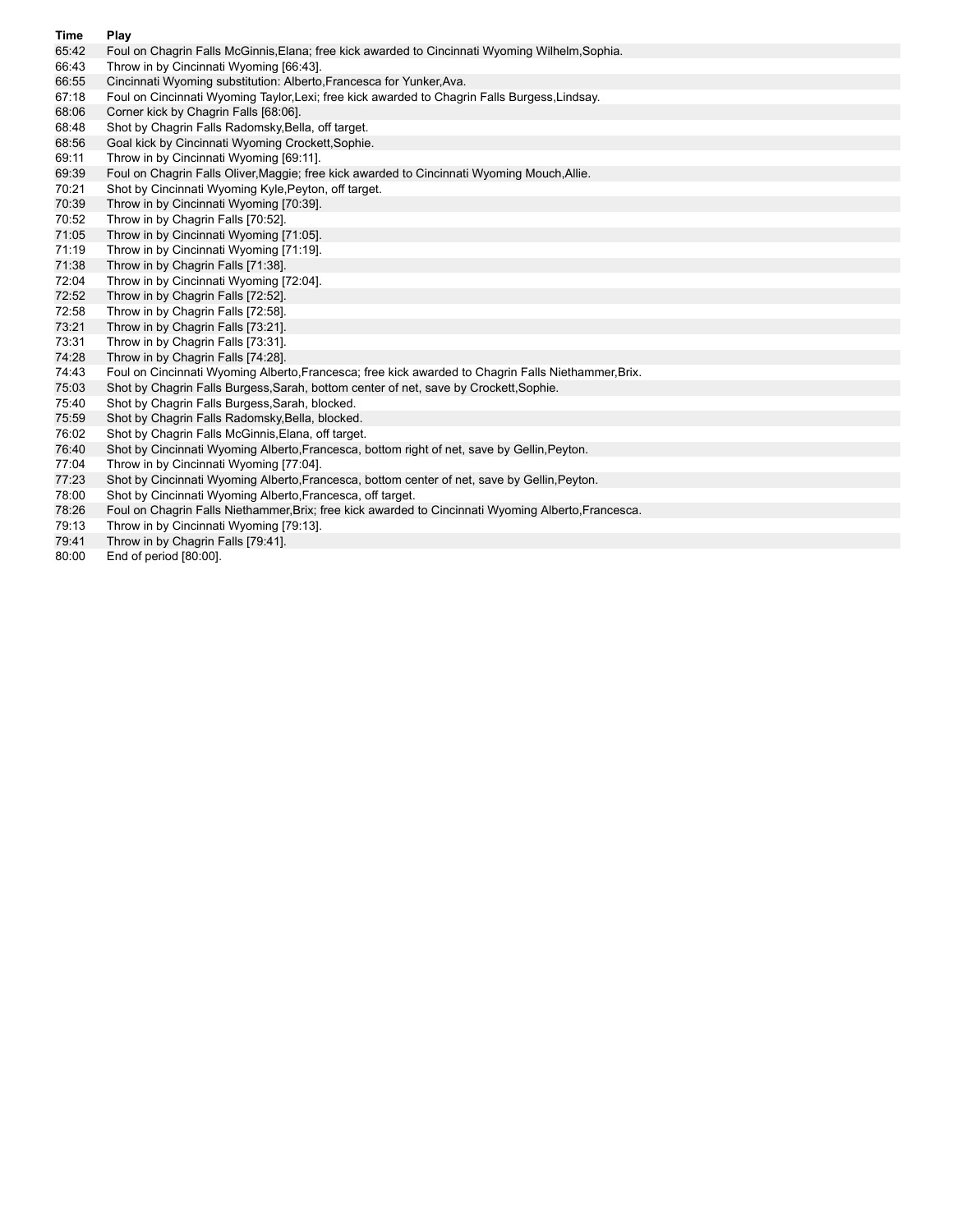### **Cincinnati Wyoming vs. Chagrin Falls Play-by-Play Summary (Period 3)**



## **Chagrin Falls vs Cincinnati Wyoming (11/12/2021 at Columbus, Ohio, )**

| Time  | Play                                                                                                                                                                                                  |
|-------|-------------------------------------------------------------------------------------------------------------------------------------------------------------------------------------------------------|
| 80:00 | Cincinnati Wyoming substitution: Yunker, Ava for Gordon, Emma.                                                                                                                                        |
| 80:00 | Start of 3rd period [80:00].                                                                                                                                                                          |
| 80:00 | FOR Chagrin Falls:<br>McGinnis,Elana,Burgess,Lindsay,Bartlett,Kate,Goss,Maggie,Radomsky,Bella,Niethammer,Oakleigh,Chinnici,Alex,Oliver,Maggie,Gellin,Peyton<br>(GK), Niethammer, Brix, Burgess, Sarah |
| 80:00 | FOR Cincinnati Wyoming: Crockett, Sophie<br>(GK),Alberto,Francesca,Mouch,Allie,Yunker,Ava,Wilhelm,Sophia,Koch,Zoey,Erhart,Ada,Taylor,Lexi,Rosander,Vanessa,Kyle,Peyton,Abplanalp,Allison              |
| 80:27 | Shot by Cincinnati Wyoming Alberto, Francesca, blocked.                                                                                                                                               |
| 80:35 | Shot by Cincinnati Wyoming Alberto, Francesca, bottom left of net, save by Gellin, Peyton.                                                                                                            |
| 80:48 | Throw in by Cincinnati Wyoming [80:48].                                                                                                                                                               |
| 81:08 | Throw in by Cincinnati Wyoming [81:08].                                                                                                                                                               |
| 81:55 | Throw in by Cincinnati Wyoming [81:55].                                                                                                                                                               |
| 83:20 | Foul on Chagrin Falls Burgess, Lindsay; free kick awarded to Cincinnati Wyoming Mouch, Allie.                                                                                                         |
| 84:16 | Shot by Cincinnati Wyoming Kyle, Peyton, off target.                                                                                                                                                  |
| 84:30 | Goal kick by Chagrin Falls Gellin, Peyton.                                                                                                                                                            |
| 84:51 | Throw in by Chagrin Falls [84:51].                                                                                                                                                                    |
| 85:04 | Throw in by Chagrin Falls [85:04].                                                                                                                                                                    |
| 85:59 | Shot by Cincinnati Wyoming Mouch, Allie, off target.                                                                                                                                                  |
| 86:11 | Chagrin Falls substitution: Stephenson, Sophia for Burgess, Lindsay.                                                                                                                                  |
| 86:12 | Goal kick by Chagrin Falls Gellin, Peyton.                                                                                                                                                            |
| 87:19 | Foul on Cincinnati Wyoming Erhart, Ada; free kick awarded to Chagrin Falls Stephenson, Sophia.                                                                                                        |
| 87:41 | Corner kick by Cincinnati Wyoming [87:41].                                                                                                                                                            |
| 88:07 | Corner kick by Cincinnati Wyoming [88:07].                                                                                                                                                            |
| 88:32 | Shot by Cincinnati Wyoming Kyle, Peyton, blocked.                                                                                                                                                     |
| 88:47 | Shot by Cincinnati Wyoming Kyle, Peyton, top right of net, save by Gellin, Peyton.                                                                                                                    |
| 89:08 | Shot by Cincinnati Wyoming Kyle, Peyton, off target.                                                                                                                                                  |
| 89:29 | Throw in by Chagrin Falls [89:29].                                                                                                                                                                    |
| 89:53 | Shot by Chagrin Falls Burgess, Sarah, bottom center of net, save by Crockett, Sophie.                                                                                                                 |
| 90:23 | Shot by Chagrin Falls McGinnis, Elana, bottom center of net, save by Crockett, Sophie.                                                                                                                |
| 90:34 | Handball against Cincinnati Wyoming; free kick awarded.                                                                                                                                               |
| 91:20 | Throw in by Cincinnati Wyoming [91:20].                                                                                                                                                               |
| 91:34 | Cincinnati Wyoming substitution: Gordon, Emma for Yunker, Ava.                                                                                                                                        |
| 92:36 | Corner kick by Cincinnati Wyoming [92:36].                                                                                                                                                            |
| 93:35 | Shot by Chagrin Falls Stephenson, Sophia, blocked.                                                                                                                                                    |
| 93:43 | Shot by Chagrin Falls Burgess, Sarah, bottom right of net, save by Crockett, Sophie.                                                                                                                  |
| 94:40 | Shot by Chagrin Falls Radomsky, Bella, bottom left of net, save by Crockett, Sophie.                                                                                                                  |
| 94:47 | Corner kick by Chagrin Falls [94:47].                                                                                                                                                                 |

95:00 End of period [95:00].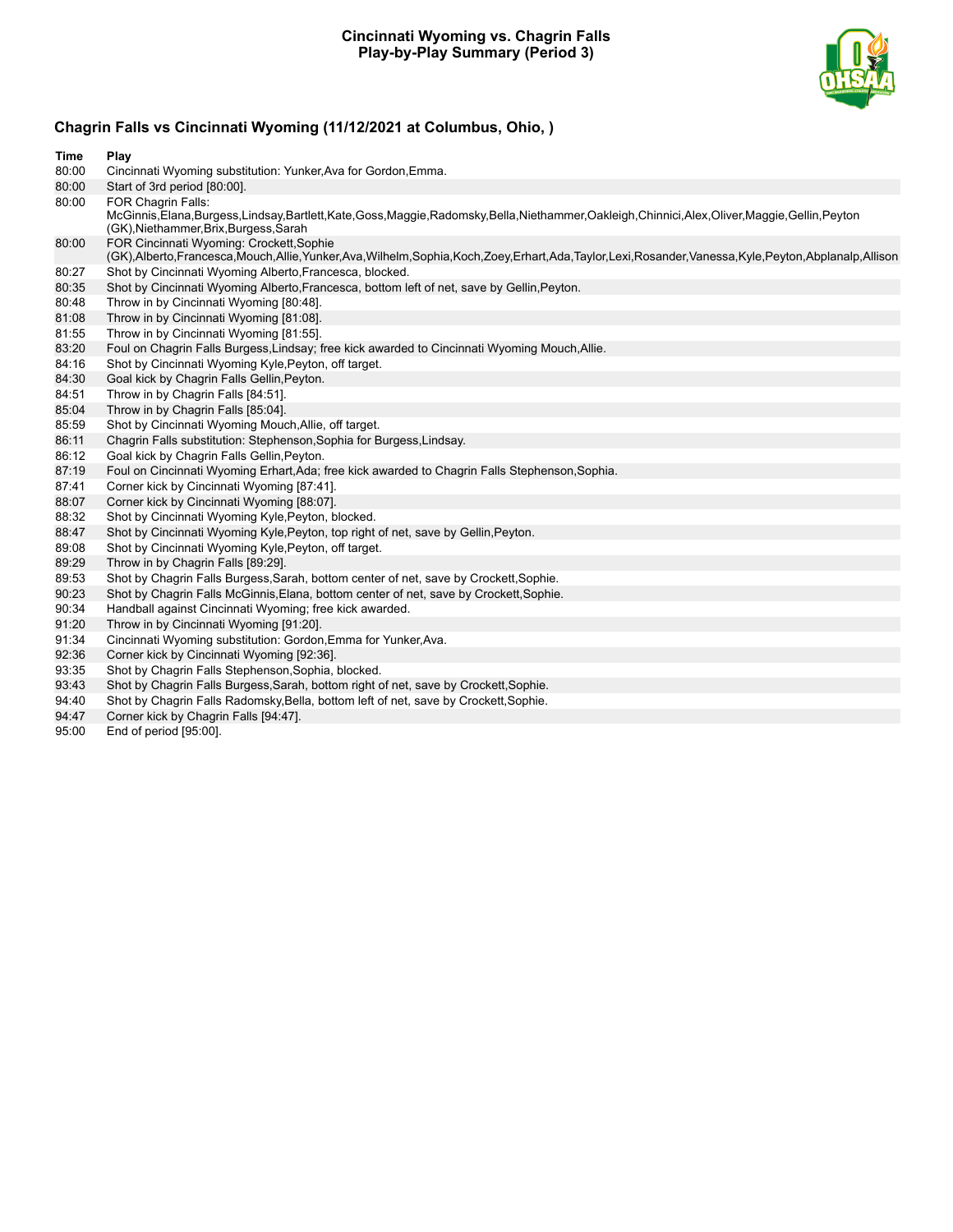#### **Cincinnati Wyoming vs. Chagrin Falls Play-by-Play Summary (Period 4)**



# **Chagrin Falls vs Cincinnati Wyoming (11/12/2021 at Columbus, Ohio, )**

| Time   | Play                                                                                                                                                                                                                            |
|--------|---------------------------------------------------------------------------------------------------------------------------------------------------------------------------------------------------------------------------------|
| 95:00  | Start of 4th period [95:00].                                                                                                                                                                                                    |
| 95:00  | <b>FOR Chagrin Falls:</b><br>McGinnis, Elana, Bartlett, Kate, Goss, Maggie, Stephenson, Sophia, Radomsky, Bella, Niethammer, Oakleigh, Chinnici, Alex, Oliver, Maggie, Gellin, Peyton<br>(GK), Niethammer, Brix, Burgess, Sarah |
| 95:00  | FOR Cincinnati Wyoming: Crockett, Sophie<br>(GK),Alberto,Francesca,Mouch,Allie,Wilhelm,Sophia,Koch,Zoey,Erhart,Ada,Taylor,Lexi,Rosander,Vanessa,Kyle,Peyton,Abplanalp,Allison,Gordon,Emma                                       |
| 95:15  | Throw in by Cincinnati Wyoming [95:15].                                                                                                                                                                                         |
| 95:24  | Throw in by Cincinnati Wyoming [95:24].                                                                                                                                                                                         |
| 95:55  | Foul on Cincinnati Wyoming Gordon, Emma; free kick awarded to Chagrin Falls Stephenson, Sophia.                                                                                                                                 |
| 96:16  | Throw in by Cincinnati Wyoming [96:16].                                                                                                                                                                                         |
| 96:51  | Throw in by Cincinnati Wyoming [96:51].                                                                                                                                                                                         |
| 97:07  | Corner kick by Cincinnati Wyoming [97:07].                                                                                                                                                                                      |
| 97:36  | Throw in by Cincinnati Wyoming [97:36].                                                                                                                                                                                         |
| 98:27  | Throw in by Chagrin Falls [98:27].                                                                                                                                                                                              |
| 98:49  | Throw in by Chagrin Falls [98:49].                                                                                                                                                                                              |
| 99:13  | Offside against Cincinnati Wyoming.                                                                                                                                                                                             |
| 99:50  | Foul on Chagrin Falls Niethammer, Brix; free kick awarded to Cincinnati Wyoming Alberto, Francesca.                                                                                                                             |
| 100:19 | Shot by Cincinnati Wyoming Kyle, Peyton, top center of net, save by Gellin, Peyton.                                                                                                                                             |
| 100:35 | Throw in by Cincinnati Wyoming [100:35].                                                                                                                                                                                        |
| 100:55 | Shot by Cincinnati Wyoming Mouch, Allie, bottom center of net, save by Gellin, Peyton.                                                                                                                                          |
| 101:47 | Goal kick by Cincinnati Wyoming Crockett, Sophie.                                                                                                                                                                               |
| 102:25 | Goal kick by Cincinnati Wyoming Crockett, Sophie.                                                                                                                                                                               |
| 103:32 | Shot by Chagrin Falls McGinnis, Elana, bottom right of net, save by Crockett, Sophie.                                                                                                                                           |
| 105:46 | Throw in by Chagrin Falls [105:46].                                                                                                                                                                                             |
| 106:36 | Foul on Cincinnati Wyoming Rosander, Vanessa; free kick awarded to Chagrin Falls Niethammer, Oakleigh.                                                                                                                          |
| 107:14 | Throw in by Cincinnati Wyoming [107:14].                                                                                                                                                                                        |
| 107:27 | Cincinnati Wyoming substitution: Yunker, Ava for Gordon, Emma.                                                                                                                                                                  |
| 107:54 | Throw in by Cincinnati Wyoming [107:54].                                                                                                                                                                                        |
| 108:19 | Goal kick by Chagrin Falls Gellin, Peyton.                                                                                                                                                                                      |
| 109:17 | Throw in by Cincinnati Wyoming [109:17].                                                                                                                                                                                        |
| 110:00 | End of period [110:00].                                                                                                                                                                                                         |
|        |                                                                                                                                                                                                                                 |